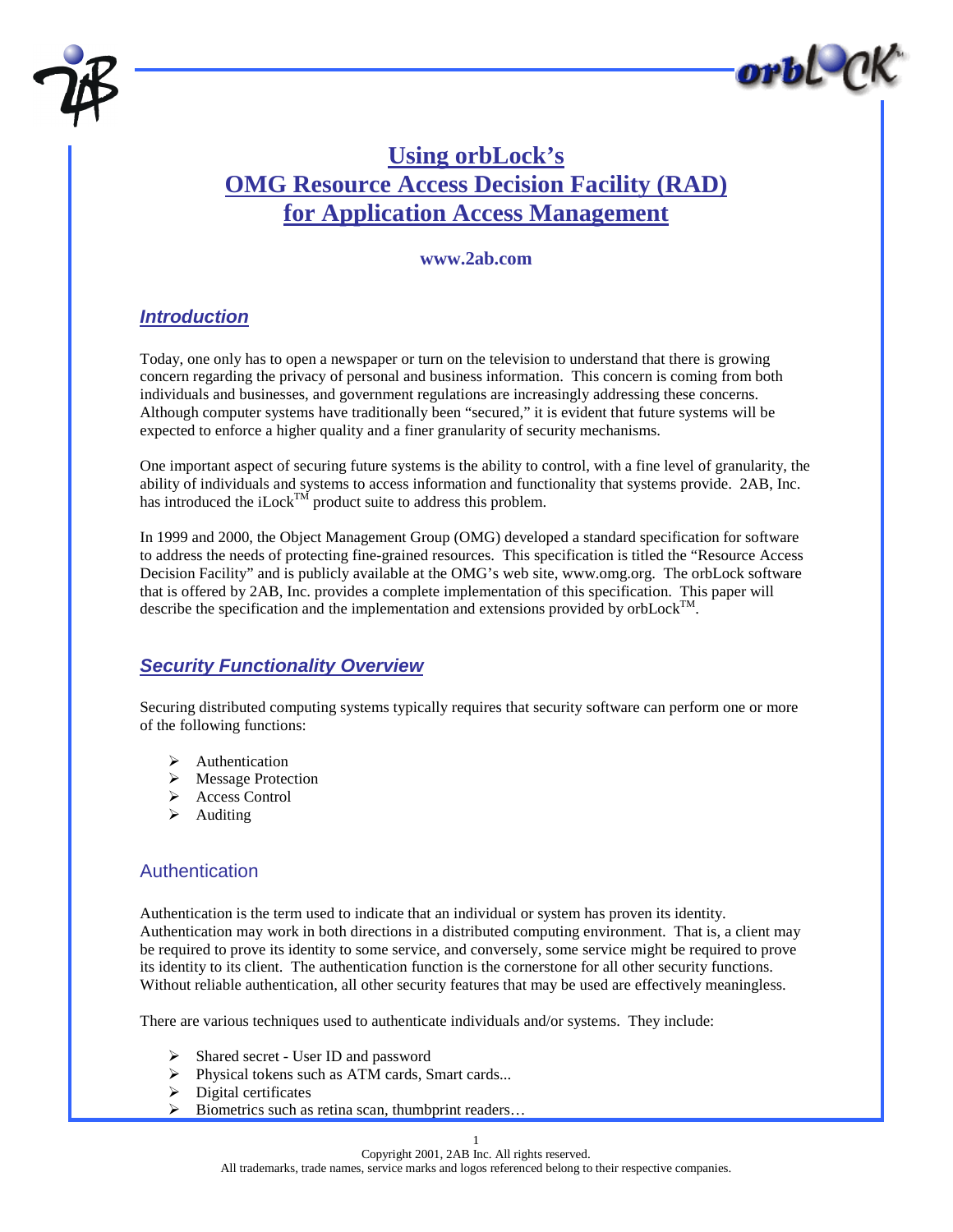

### Message Protection

Message protection is the term used to indicate that messages (typically in transit across networks) are protected from being viewed or modified by unauthorized persons. To protect messages from being viewed, the sending party typically encrypts messages and the receiving party has the ability to decrypt the message. To protect the message from being modified, there is typically encrypted information about the message (perhaps a hash of the message) that can only be created by the sender and read by the receiver. If this information does not match the message contents, there is a strong indication that the message has been tampered with.

Message protection techniques should almost always be used when messages travel through public networks (e.g. the Internet). Enterprises may or may not perceive the need for message protection within internal private networks.

### Access Control

Access control is the term used to describe mechanisms that ensure that authenticated individuals and/or systems can only access protected resources for which they have permission. The term "protected resource" is used to indicate anything that needs protecting. It could be a computer system, some specific functionality of a system or some specific information that a system manages.

The iLock<sup>TM</sup> products specifically addresses the area of access control, and this paper is dedicated to this aspect of security and OMG standards for implementation.

#### Auditing

Auditing is the term used to describe the recording of information needed to detect and investigate security violations. The auditing mechanism must also provide the necessary tools to view and examine the recorded information.

### *Access Control Overview*

Access control is the term used to describe mechanisms that ensure that authenticated individuals and/or systems can only access protected resources for which they have permission. The term "protected resource" is used to indicate anything that needs protecting. It could be a computer system, some specific functionality of a system, or some specific information that a system manages.

There are two aspects to access control. The first aspect is called "access decision." This is the aspect of access control that makes the decision to allow access or not. This decision is based on the security policy that has been associated with the protected resource. The second aspect is called "access enforcement." This is the aspect of access control that enforces the result of the access decision.

A system may have requirements to control access to a wide variety of protected resources. Some of these resources may be known to infrastructure software such as operating systems and/or communications middleware. Other resources may only be known to business logic software. This may be information such as a customer's credit history.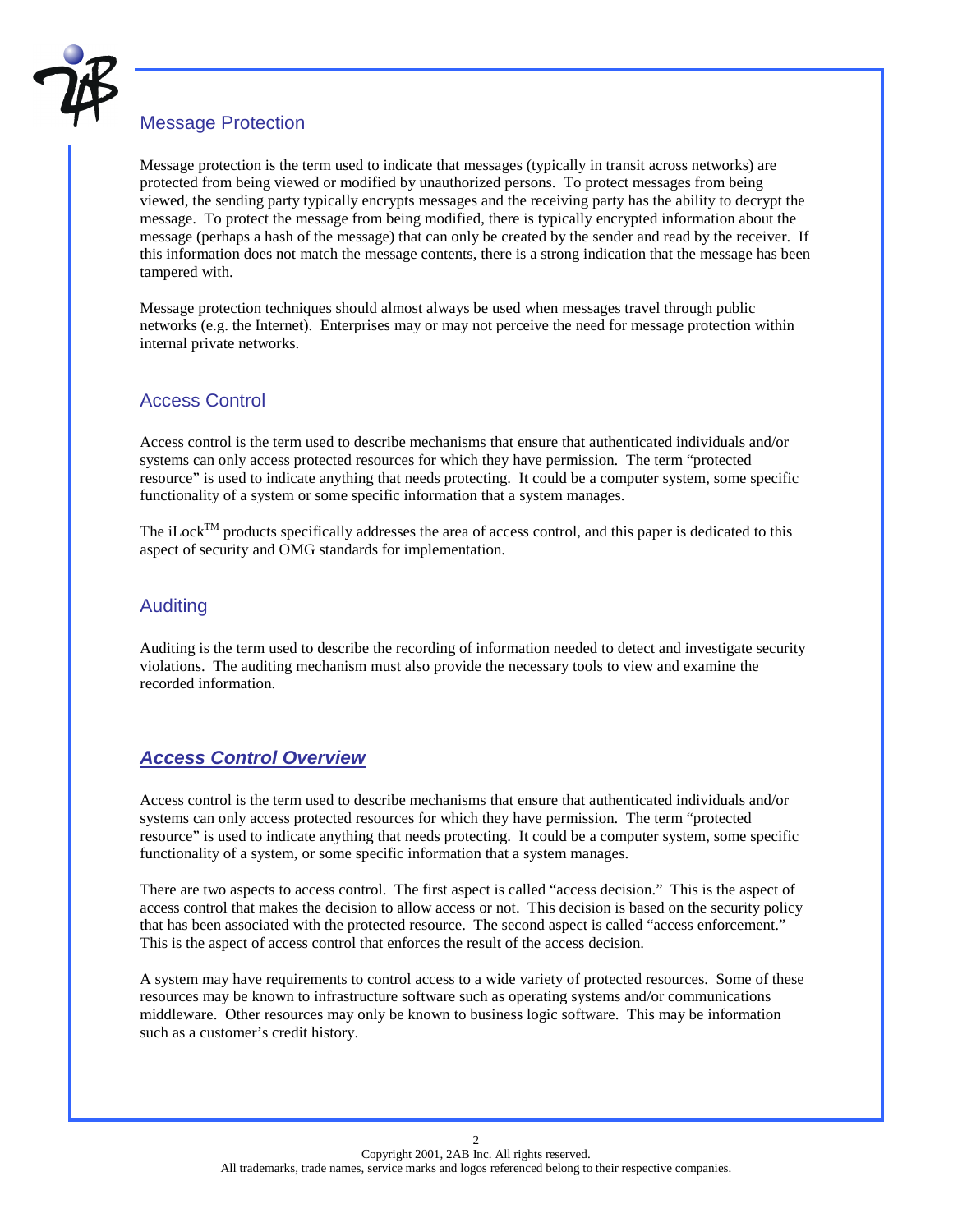

### Infrastructure Based Access Control

Infrastructure software is software used by business software developers that handle functions common to a wide range of business functions. This would include operating systems, database management systems, communications middleware, etc. The access control that can be placed on resources known to infrastructure software is known as "Infrastructure Based Access Control."

There are many examples of resources that are typically protected by infrastructure software. Operating systems typically protect files using "read," "write" and "execute" permissions. Database management systems typically protect access to databases and database tables. Communication middleware typically protects invocation of remote procedure calls, operations or methods.

The infrastructure software is responsible for both the access decision and the enforcement aspects of access decision. Obviously, the infrastructure can use third party access control software to assist in the decision/enforcement process; however, it is ultimately the infrastructure software's responsibility. Often there are hooks that can be used by third party software to protect specific resources. For example, there are numerous products that specialize in protecting access to web pages.

#### Application Level Access Control

There are resources that need to be protected that only business logic can understand. For example, a system might have customer records that include general information, billing information, transaction history and credit history. Obviously, no infrastructure software will understand these resources; however, it might be necessary to control who is allowed to do what with each of these resources. It is the responsibility of the business logic to control the access to these resources. In fact, with the increasing requirements for privacy of personal information, this is becoming a very important component of the application access control requirements.

Application systems have traditionally implemented access control for business logic resources within the code of the business application. At first, this appears to be a rather easy solution; however, the fact that security policies are embedded in application code can significantly increase the long-term maintenance costs for the system. A simple change to a security policy can result in all of the costs associated with deploying a new release. Some systems may write code to make the security policy configurable; however, this typically results in different administrative procedures for different systems. When security policy is embedded in source code, it is impossible to determine the security policy without reviewing the source code to locate the specific access control logic. This makes it difficult for an auditor to determine what the policy is and whether the application software is performing authorization appropriately to meet business and legislative security policies. It is important to maintain security policies outside of source code, in a format that can be easily reviewed, to facilitate an audit process. Should problems be discovered during a review/audit, the policies can be changed without disruption to the deployed business software.

Another issue related to embedding access decision logic within the business logic is auditing. Each application must provide a means for creating audit records and a means for security administrators to view/analyze those audit records. This forces business logic developers into the business of developing infrastructure software. In addition, there is the real possibility that different applications systems will implement different auditing strategies and tools, leading to additional training and overhead for security administrators.

To address these problems, the Object Management Group (OMG) developed a comprehensive specification for standard software to manage access control for fine-grained business resources. This specification is called the "Resource Access Decision Facility." The iLock<sup>TM</sup> product, from 2AB, provides a complete implementation of this specification. The remainder of this paper summarizes this specification and  $2AB$ 's orb $Lock^{TM}$  implementation.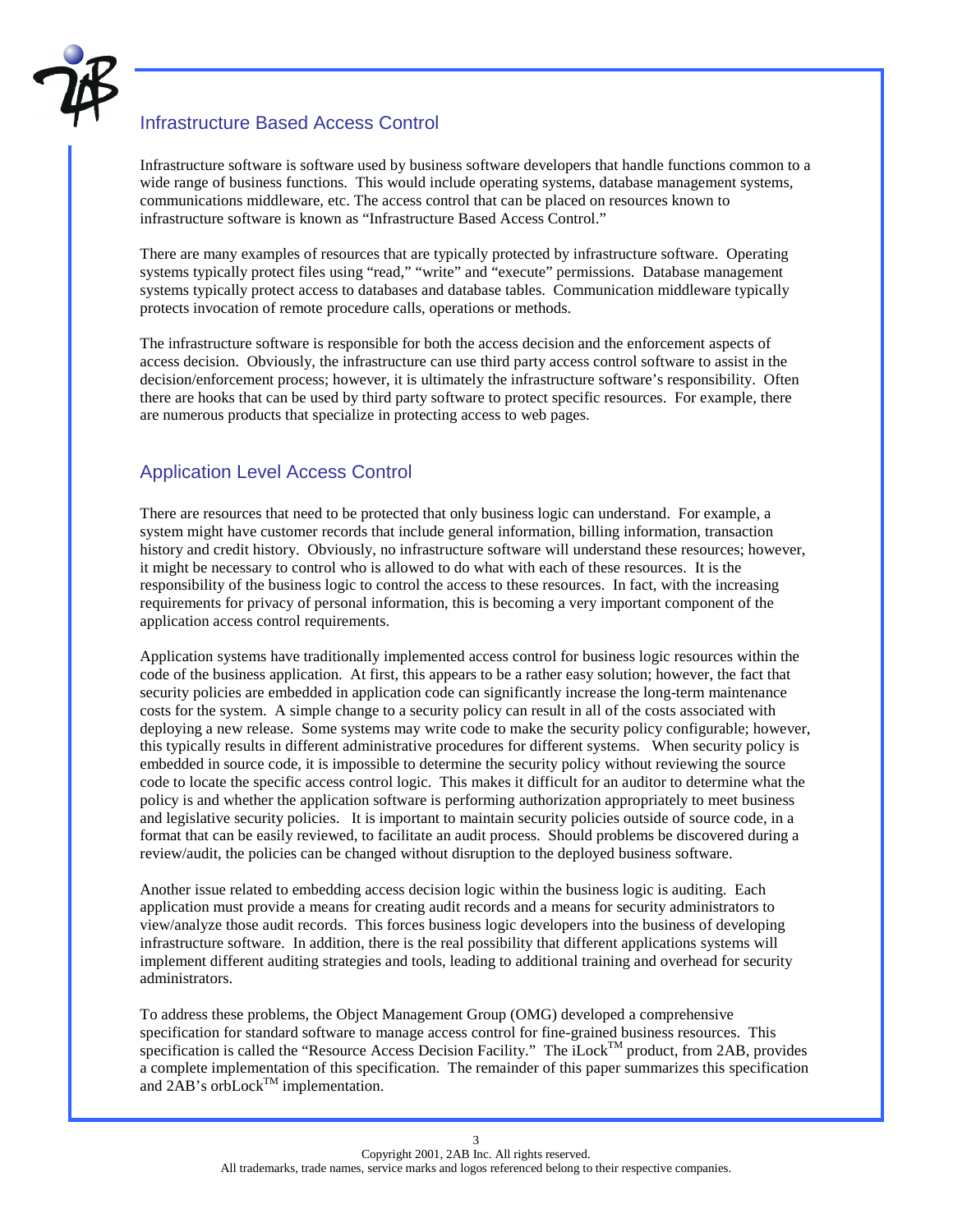

# *OMG's Resource Access Decision Facility (RAD)*

### **Introduction**

The Resource Access Decision Facility (normally referred to as RAD) is an OMG specified service designed to assist applications that are required to control access to system resources. System resources are defined to be anything that can be assigned a name. For example, a resource might be as fine-grained as a field in a database row. On the other hand, a resource could be a collection of data centers that share some common attributes.

In order to define appropriate policy, it is necessary to define the type of access that is being requested. RAD calls this an "operation" on a resource. Common examples of operations on data element resources are "create," "read," "update" and "delete," but operations may be anything that makes sense for the specific resource. For example, a "door" resource might define operations such as "open," "close," "lock" and "unlock." RAD supports requesting access decisions for a specific operation on a resource.

RAD makes an access decision based on the resource name, the operation and one or more security attributes. Security attributes are identifying attributes of the entity requesting access to a resource. Security attributes are one of two types. Identity attributes distinguish a subject from all other subjects. A username is an example of an identity attribute. Privilege attributes are attributes that describe a property of a subject. Groups, roles and clearances are examples of privilege attributes.

A programmer invokes the "access\_allowed" operation in the AccessDecision interface to request an access decision. The resource name to access, the operation and one or more security attributes are passed as arguments to this operation. RAD uses these arguments to make the decision and returns "true" if access is allowed and "false" if access is not allowed.



In the illustration above, the "RAD Client" (which is typically some service) invokes the "access\_allowed" operation passing the resource name, operation and security attributes as arguments. The operation returns "true" if access is allowed, and "false" if not.

Although the functionality provided by the "access\_allowed" operation is the basic functionality of the RAD service, it provides far more flexibility and functionality. In the above scenario, it is assumed that a policy engine made the access decision. RAD provides functionality for multiple policy engines to be involved in making a decision, to allow different policy engines for different resources, and to combine the results of different policy engines in unique ways.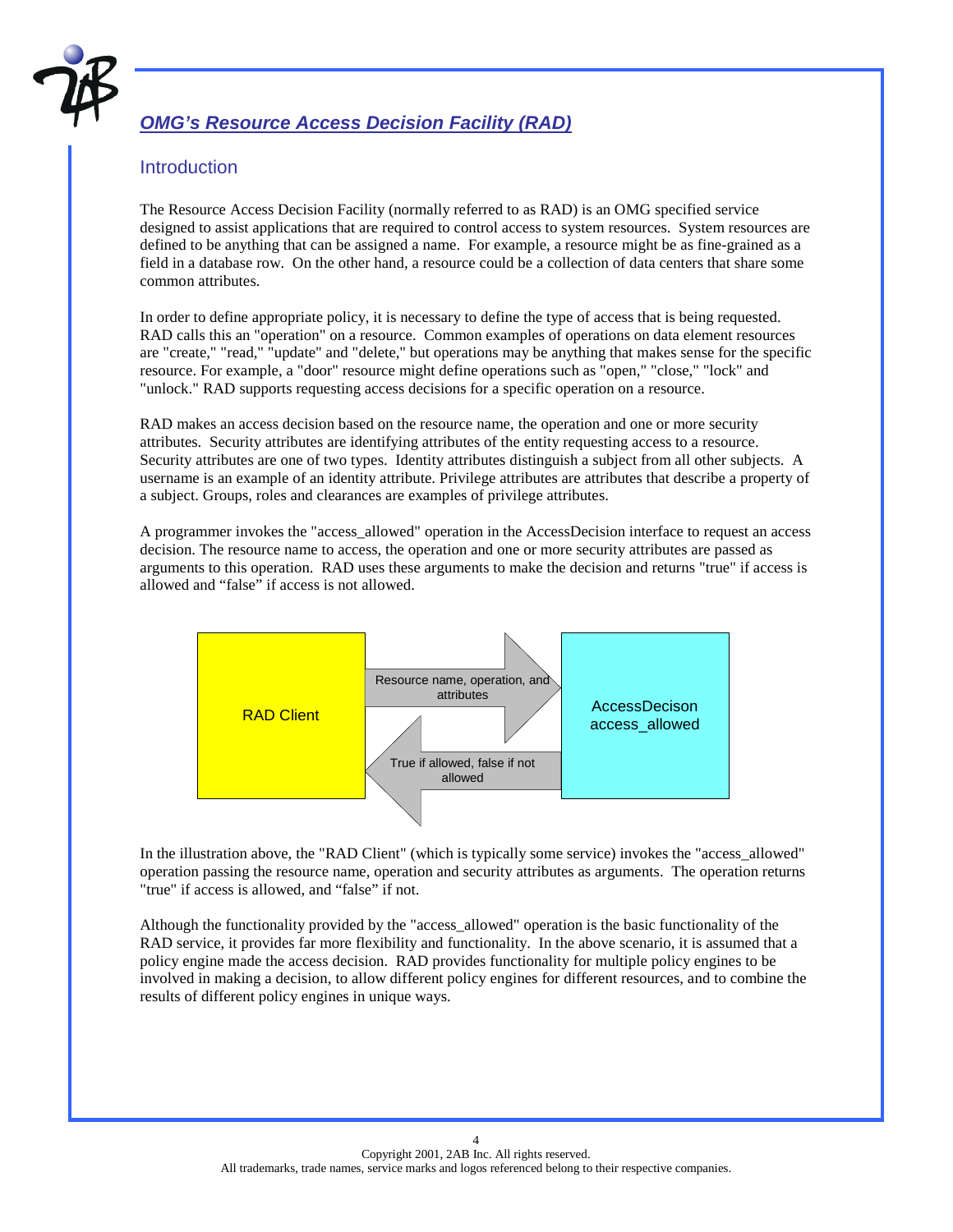

# RAD Interfaces

The RAD service consists of multiple interfaces. Some of the interfaces support functionality associated with making an access decision, and some of the interfaces support functionality associated with configuration. Those interfaces that support access decision functionality are called runtime interfaces. Those interfaces that support configuration options are called administrative interfaces.

The following runtime interfaces support access decision functionality.

- **EXECRISE AccessDecision** This interface is used to invoke "access allowed" requests that ask for an access decision. This is the interface that defines the signature of the operations that programmers may use to request access decisions.
- **Policy Evaluator** This interface is the policy evaluation engine of RAD. It is used to evaluate a request to access a resource. One or more PolicyEvaluators can be used to make an access decision. The iLock product is delivered with a single default PolicyEvaluator that uses the iLock Security Center service to make decisions. This default policy evaluator may be replaced and/or augmented with custom evaluators.
- ! **DecisionCombinator** This interface is used to examine the results returned from one or more PolicyEvaluators and produces the final access decision. It may use simple "and" or "or" logic or it may have more complex combinatory logic.
- ! **PolicyEvaluatorLocator** This is the interface that is used to locate the proper PolicyEvaluators to be used to make an access decision on a given resource name. Each resource that is to be protected can be configured to have its own set of PolicyEvaluators that are used for this purpose. Resources that are not configured for specific PolicyEvaluators use a set of "default" PolicyEvaluators.
- ! **DynamicAttributeService** This interface can be implemented to examine and modify the list of security attributes that will be used to make an access decision. This is designed to allow an enterprise to develop application specific software that can modify security attributes.

The following interfaces are used to configure the operation of a RAD service:

- **AccessDecisionAdmin** This interface is used to specify the PolicyEvaluatorLocator and the DynamicAttributeService to be used.
- **Policy Evaluator Admin** This interface is used to associate policies with resource names. A PolicyEvaluator may support one or more security policies. A resource name can then be associated with one or more policies.
- ! **PolicyEvaluatorLocatorBasicAdmin** This interface is used to set the default PolicyEvaluators and DecisionCombinator to be used for resources that are not otherwise configured to use specific PolicyEvaluators and/or DecisionCombinator.
- **►** PolicyEvaluatorLocatorNameAdmin This interface is used to associate a resource name with one or more PolicyEvaluators and/or a DecisionCombinator.
- **PolicyEvaluatorLocatorPatternAdmin** This interface is used to associate a pattern with one or more PolicyEvaluators and/or a DecisionCombinator. A pattern has the same format as a resource name; however, the fields within the name can be regular expressions. This is used to simplify administration by allowing a group of resource names to be associated with PolicyEvaluators and/or a DecisionCombinator.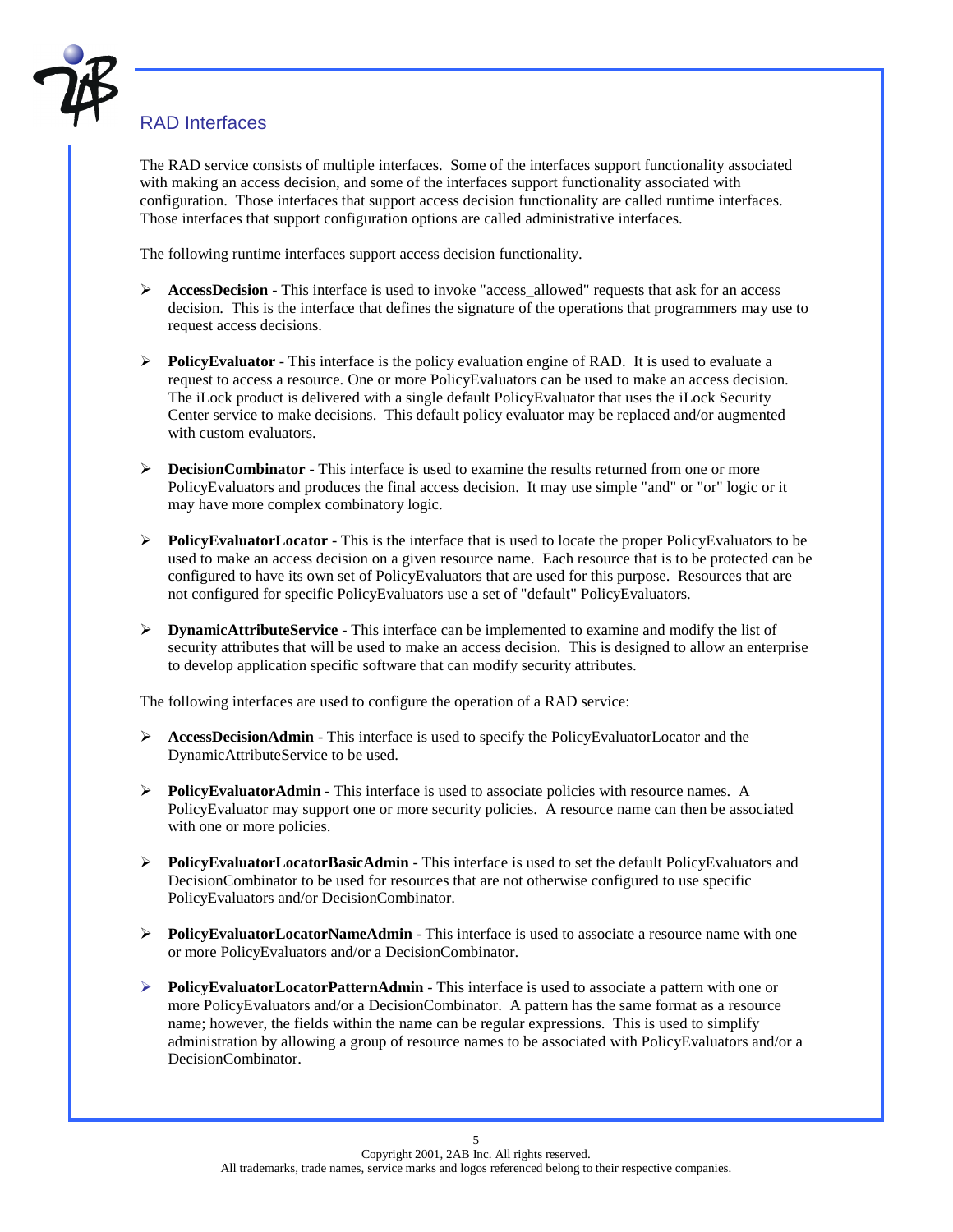

### Access Decision Model

In order to understand how the RAD service functions, it is helpful to examine the basic logic involved in making an access decision. This framework is mandated by the OMG Resource Access Decision Facility to support integration of ISV policy engines as well as user customization of the facility. The following diagram illustrates the standard RAD Facility framework.



In the above diagram, the RAD client is represented in the oval. A RAD client is typically a service that has resources that it wants protected. The client uses the AccessDecision interface to request an access decision. It passes the resource name to protect, the operation and a list of security attributes to the "access\_allowed" or "multiple\_access\_allowed" operation. This is represented by line 1. From the perspective of the client, this AccessDecision object simply returns a Boolean reply. The architecture of the RAD framework, however, supports a flexible access decision model that allows (where desired or necessary) significant customization of the service. What happens next is part of the RAD standard framework.

The AccessDecision object now consults the DynamicAttributeService, allowing it to modify the list of security attributes if necessary. This is represented by line 2.

The AccessDecision object consults the PolicyEvaluatorLocator to locate the PolicyEvaluators and the DecisionCombinator that should be used for this resource name. A resource name may have PolicyEvaluators and/or a DecisionCombinator associated with the resource name, in which case it returns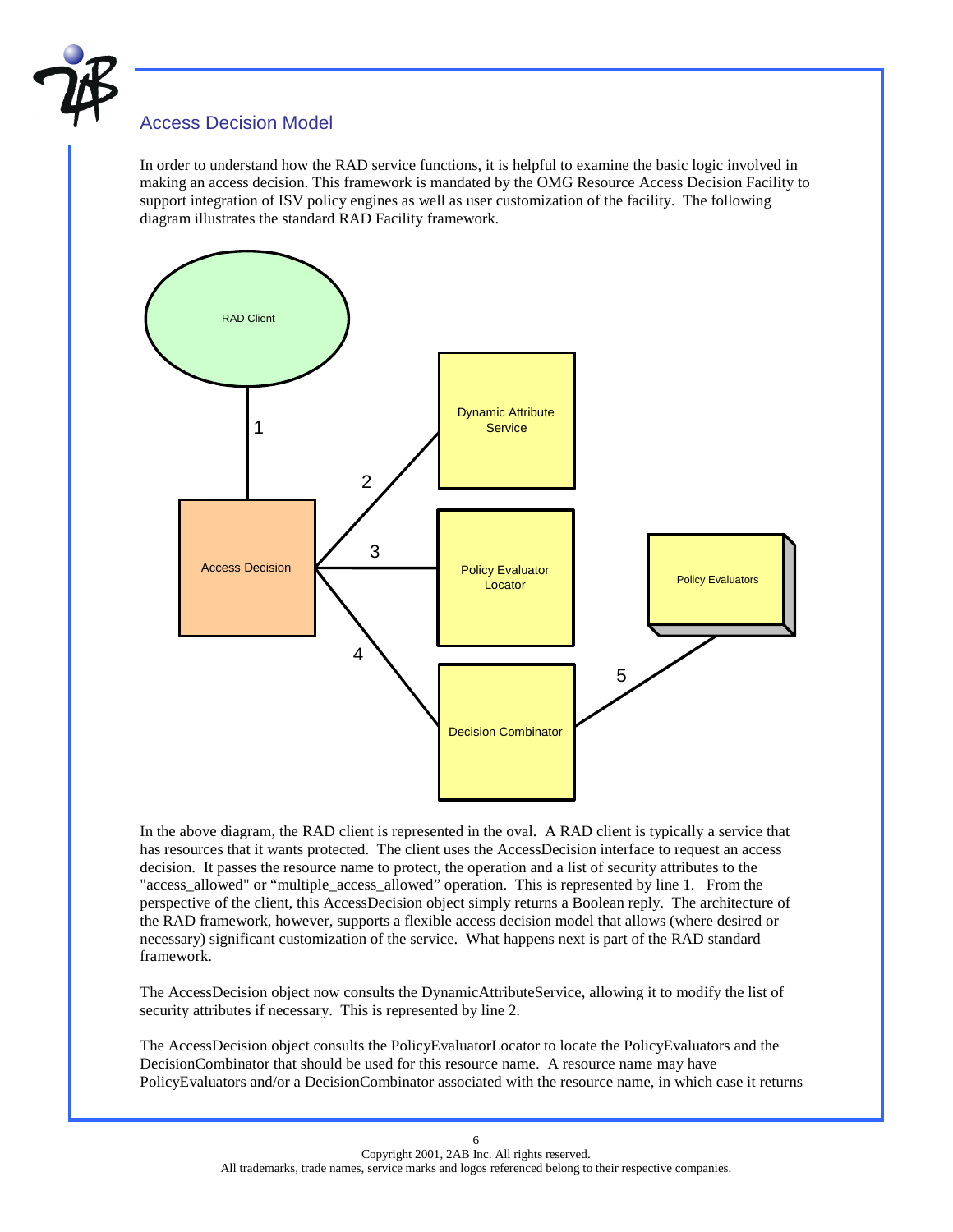

these. On the other hand, there may not be any associations, and the default PolicyEvaluators and DecisionCombinator are returned. This operation is represented by line 3.

The AccessDecision object now invokes the DecisionCombinator's "combine\_decisions" operation to make the access decision. The resource name, operation, security attributes and the list of PolicyEvaluators are passed as arguments to this operation. This is represented by line 4 in the illustration. The DecisionCombinator now invokes the "evaluate" operation for each of the provided PolicyEvaluators. It passes the resource name, operation and security attributes to the operation. This is represented by line 5 in the illustration. Each PolicyEvaluator returns a value indicating that access is allowed, not allowed or indeterminate. The DecisionCombinator then combines all of the PolicyEvaluator decisions and returns an access decision to the AccessDecision object, which in turn returns the decision to the RAD client.

#### Administrative Model

RAD provides administrative features that allow the association of resource names with PolicyEvaluators and/or a DecisionCombinator. It also provides for the association of an Access policy with a resource name. The illustration below shows this model.

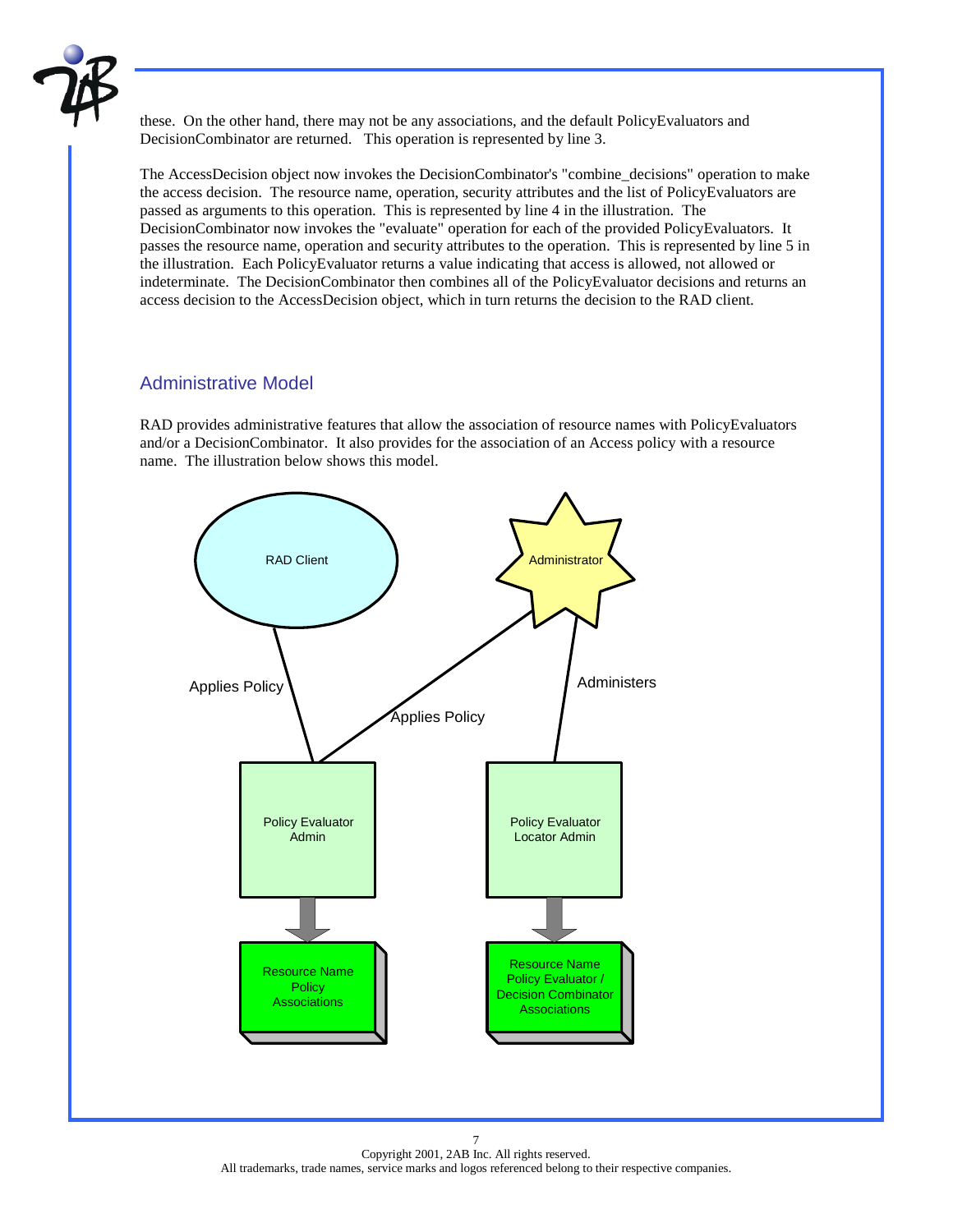

In the above illustration, two entities are depicted administering the RAD service. The first is the RAD client. Typically, this service has resources to protect. For most situations, a RAD client's administration is limited to associating Access policy with a resource. This is done through the PolicyEvaluatorAdmin interface. It associates a "policy name" with a resource name. For example, a client might create a database row and assign it a resource name. It then would associate a policy name to protect that resource in the future.

The second entity that administers the RAD service is an administrator. This is a person, using some administrative tool, which administers the RAD service. They do two basic administrative tasks. The first, just as the RAD client, is to associate resource names with Access policy. This is done via the PolicyEvaluatorAdmin interface. The second task is to associate a resource name or pattern with one or more PolicyEvaluators and/or a DecisionCombinator. This is done via one of the three PolicyEvaluatorLocator administrative interfaces (PolicyEvaluatorLocatorBasicAdmin, PolicyEvaluatorLocatorNameAdmin or PolicyEvaluatorLocatorPatternAdmin).

Although it is not shown in the above illustration, it is also possible that a RAD client might want to associate PolicyEvaluators and/or a DecisionCombinator with a resource name. This can be done via one of the three PolicyEvaluatorLocator administrative interfaces.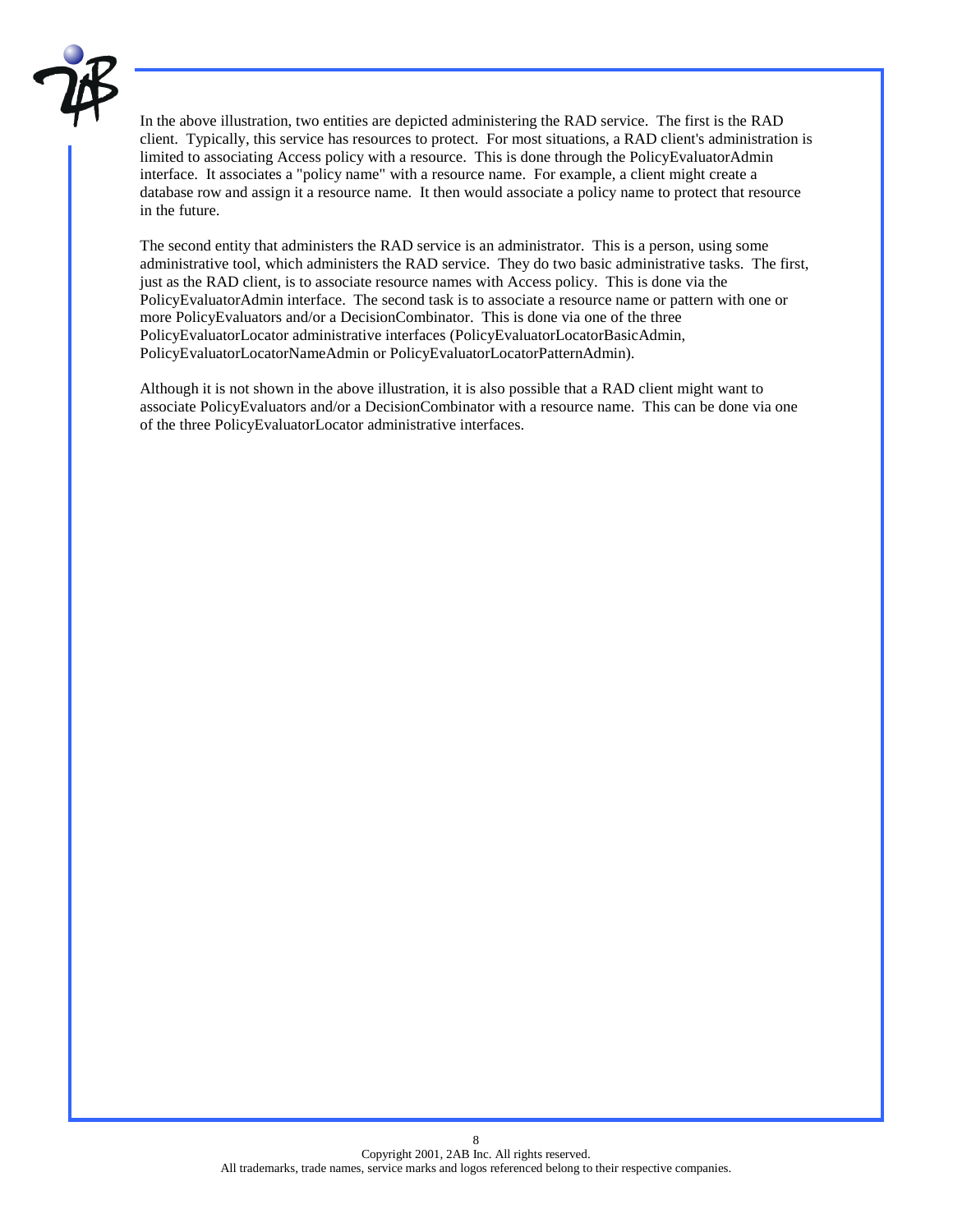

# *orbLock – Architecture and Functionality*

#### **Overview**

orbLock<sup>™</sup> provides a complete implementation of the OMG's Resource Access Decision Facility (RAD). This OMG specification provides a standardized means of managing protected resources. In addition to providing the functionality of the RAD specification, the implementation features:

- $\triangleright$  Full function default policy evaluator implementation that features:
	- $\triangleleft$  Multiple rules per operation
	- \* Each rule can be "AND ACL," "OR ACL," "DENY ACL," "Anybody" or "Nobody"
	- $\bullet$  Supports time constraints by date, time and day of week
	- $\triangle$  Policy caching and notification
- $\triangleright$  GUI and command line based administration tools
- $\triangleright$  GUI testing tool for testing security policies
- $\triangleright$  Auditing for all access decisions
- $\triangleright$  Authentication interface allows securing administrative tools with any customer authentication mechanism
- $\triangleright$  Support for OMG's Naming Service, Trader Service and stringified IOR's in files
- $\triangleright$  Clients can access iLock via collocation (local method calls) or remote access
- $\triangleright$  Multiple programming interfaces
	- # Standard CORBA programming
	- # Java convenience classes for CORBA
	- $\bullet$  Java iLock Interface (JII) for enterprise Java environments (with jLock product)

### Product Components

The iLock software consists of multiple components that work together to support the access control function for fine-grained resources. The major components are:

- \* iLockRad This is a service that implements the OMG's "Resource Access Decision Facility" specification.
- $\bullet$  iLockRad Administration Tool This is a GUI tool used to manage instances of the iLockRad service. This tool can connect to any instance of an iLockRad service. It manages diagnostics messages, auditing, start up options, etc. It can also manage the persistence of various objects that were specified by client programs.
- $\div$  iLock Security Center– This is a service that manages persistent information about resources and security policies used by the default policy evaluator in iLockRad. This service can be shared by one or more instances of the iLockRad service and represents the domain of resources and security policies for those instances.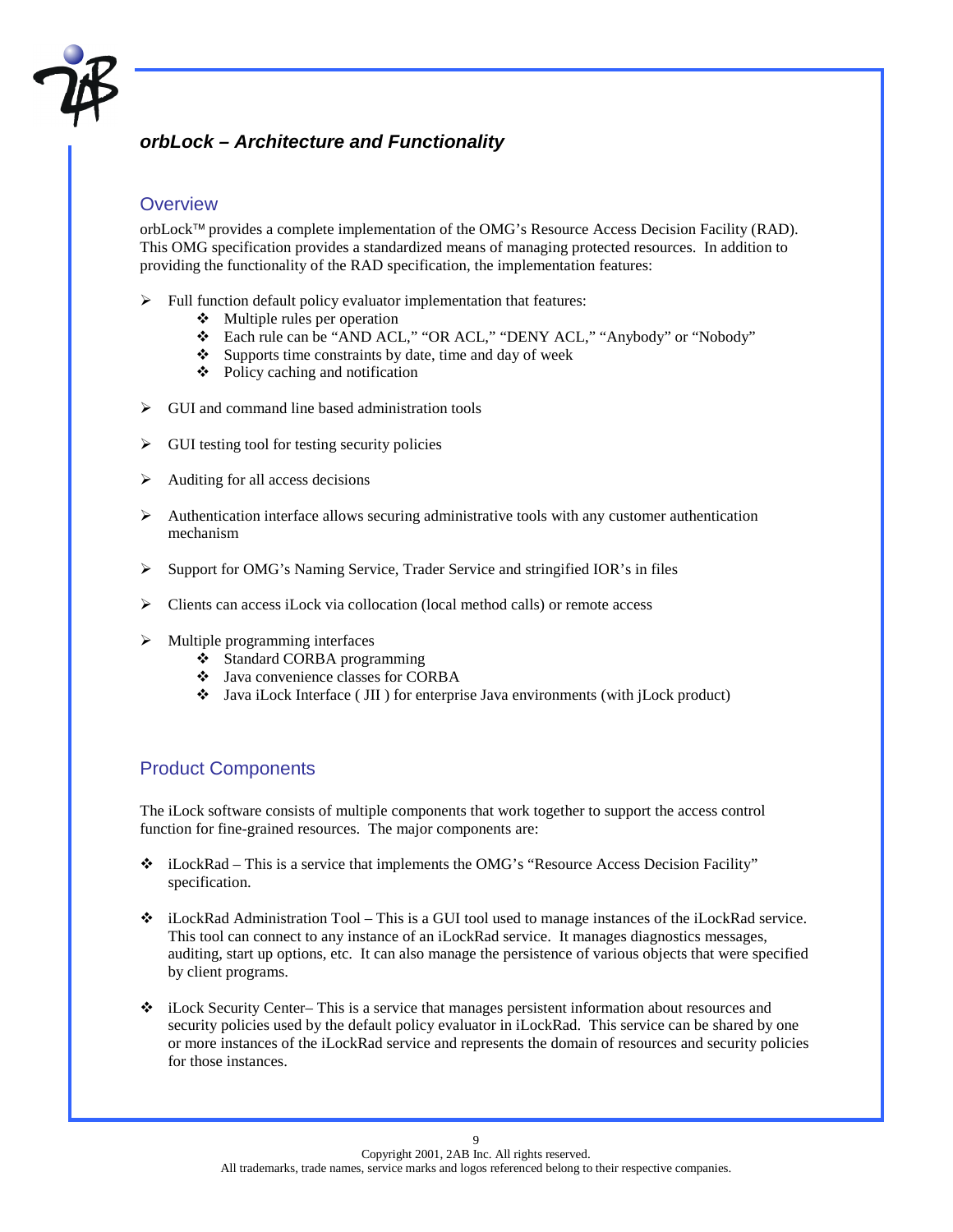

- iLock Security Center Administration Tool This is a GUI tool used to manage instances of the iLock Security Center service. This tool can connect to any instance of an iLock Security Center service. This is the tool used by security administrators to manage protected resources and their associated security policies.
- $\bullet$  iLock Security Center Command Line Tools This is a collection of command line tools that can manage protected resources and their associated security policies. These tools would typically be used for scripting the management of resources and their associated security policies.
- $\bullet$  Integrated Policy Testing Tool The Security Center administrative tools include a graphical testing tool for security policies. This tool can connect to any instance of an iLockRad service. It allows a security administrator to test the results of an "access\_allowed" method call. The tool allows the administrator to specify the protected resource, the operation to perform and the security attributes to test with.

### Deployment options

Because the iLockRad and iLock Security Center services are distributed services, there are a wide variety of deployment options. These options should be evaluated in the context of the deployment environment and the characteristics of the application with which it is being deployed.

The iLock<sup> $\mathsf{TM}$ </sup> components can be deployed in one of three major ways:

- $\bullet$  Fully Distributed using this deployment option, users of the iLockRad service communicate with iLockRad via distributed invocations, and the iLockRad service communicates with an iLock Security Center service via distributed invocations. Using this deployment scenario, many instances of iLockRad services can share a single instance of an iLock Security Center service, thus sharing a domain of resources and security policies.
- $\bullet$  Rules Collocated using this deployment option, users of the iLockRad service communicate with iLockRad with distributed invocations, and the iLockRad service communicates with a collocated iLock Security Center service via direct method calls. Using this deployment scenario, each iLockRad service has it own unique iLock Security Center service and hence, its own domain of resources and security policies.
- $\bullet$  Collocated using this deployment option, users of the iLockRad service communicate with iLockRad via direct method calls, and this local iLockRad communicates with an iLock Security Center service via distributed invocations. Using this scenario, many iLockRad clients (with a collocated iLockRad) can share a single instance of an iLock Security Center service, thus sharing a domain of resources and security policies.

### Programming Interfaces

The iLock<sup> $TM$ </sup> software supports three programming interfaces. They are the standard CORBA programming interface, the CORBA convenience classes for Java and the Java iLock Interface (JII).

#### *Standard CORBA Programming Interface*

An application can use the standard CORBA IDL-based programming interface to use the iLockRad service. By doing this, applications can be written in Java, C++, C, Visual Basic or any language that has a supported language binding. Applications developed using this interface can utilize any functionality of the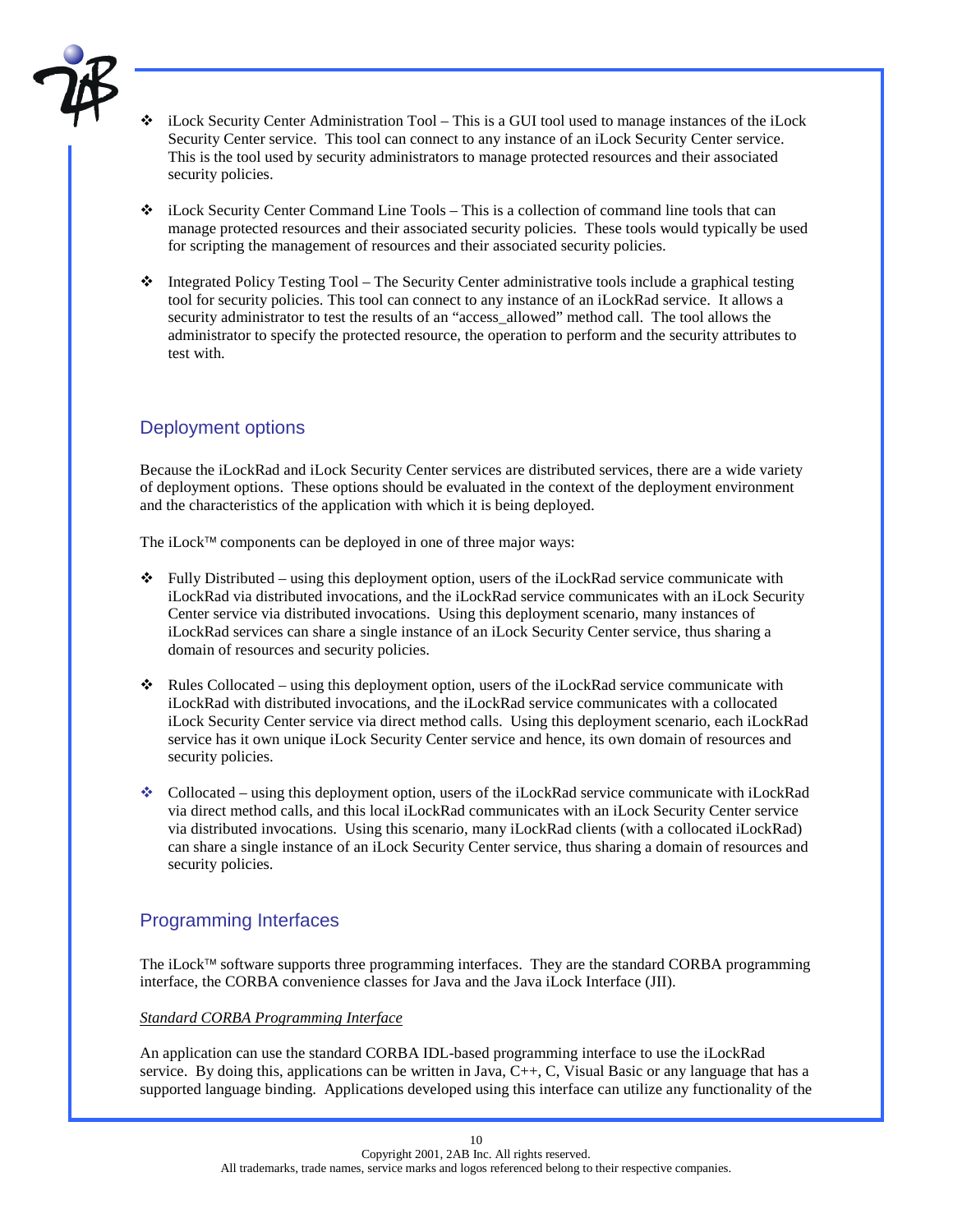

"Resource Access Decision Facility," including building custom policy evaluators, combinators and dynamic attribute services.

#### *CORBA Convenience Classes*

Applications written in Java can use the CORBA convenience classes. Although this programming interface maintains the style of CORBA programming, it abstracts away knowledge of the location service programming (Naming, Trader), remote verses collocated invocations, and the creation of data types such as security attributes and resource names.

#### *Java iLock Interface (JII)*

Applications written in Java can use the "Java iLock Interface" (JII). This is a pure Java implementation that strips away any knowledge of CORBA. This includes any knowledge of ORB's, location services, CORBA data types, etc. The JII introduces addition functionality that allows the development of custom policy evaluators and dynamic attribute services that reside in the client process rather than in the iLockRad service. This can be a more flexible and better performance approach than running those components remotely.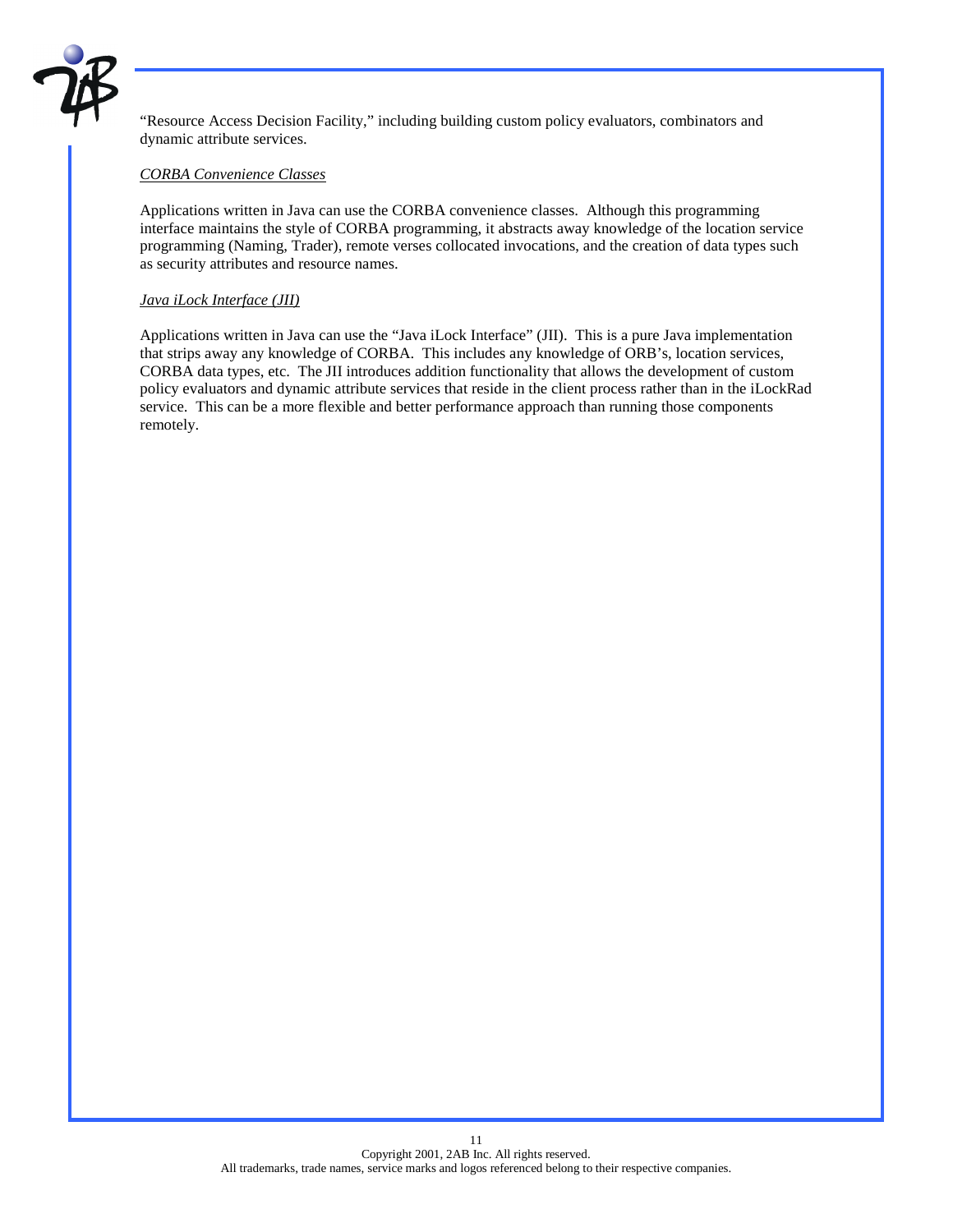

# *Using orbLock's RAD – A Simple Use Case*

In this section, we will describe a simple scenario where an enterprise wants to protect access to a collection of protected resources. For the example, we will describe a simple document management system, and the documents are the resources that we want to protect. In this simple scenario, we will assume that there will be two types of protection for reading documents. Some documents should be readable by anyone, and some should only be readable by management. When the document is created, the author will decide who may read it. In addition, the only people that will be allowed to update a document will be the author and a super user (an omnipotent system administrator). The remainder of this section will describe the steps for designing and implementing such a system.

#### Resource Names

Since individual documents will be the protected resource, we must design a naming scheme for these protected resources. Resource names consist of two parts, a naming authority and a set of name value pairs. For this scenario, we will pick a naming authority of "SomeCompanyDocuments." We will have two name value pairs. They will be Author=xxx and Title=yyy. Note: the value xxx will be the access id of the author.

#### Security Policies

For this scenario, we will need only two security policies. The first will be for public access documents and the second will be for management access documents.

Let's name the first policy "PublicAccess." This policy should allow anyone to read a document, but only the author and the administrator may update the document. Let's name the second policy "ManagementAccess." This policy should allow anyone in management to read a document, but only the author and the administrator may update the document.

A security administrator would use the iLock Security Center administrative tool to define these two policies. The following window was used to create the "PublicAccess" policy. The selected rule for updating requires that the user must have an access id of "the\_author" or a role of "administrator." It should be noted that there is no such author with an access id of "the\_author." We will discuss later how this is used.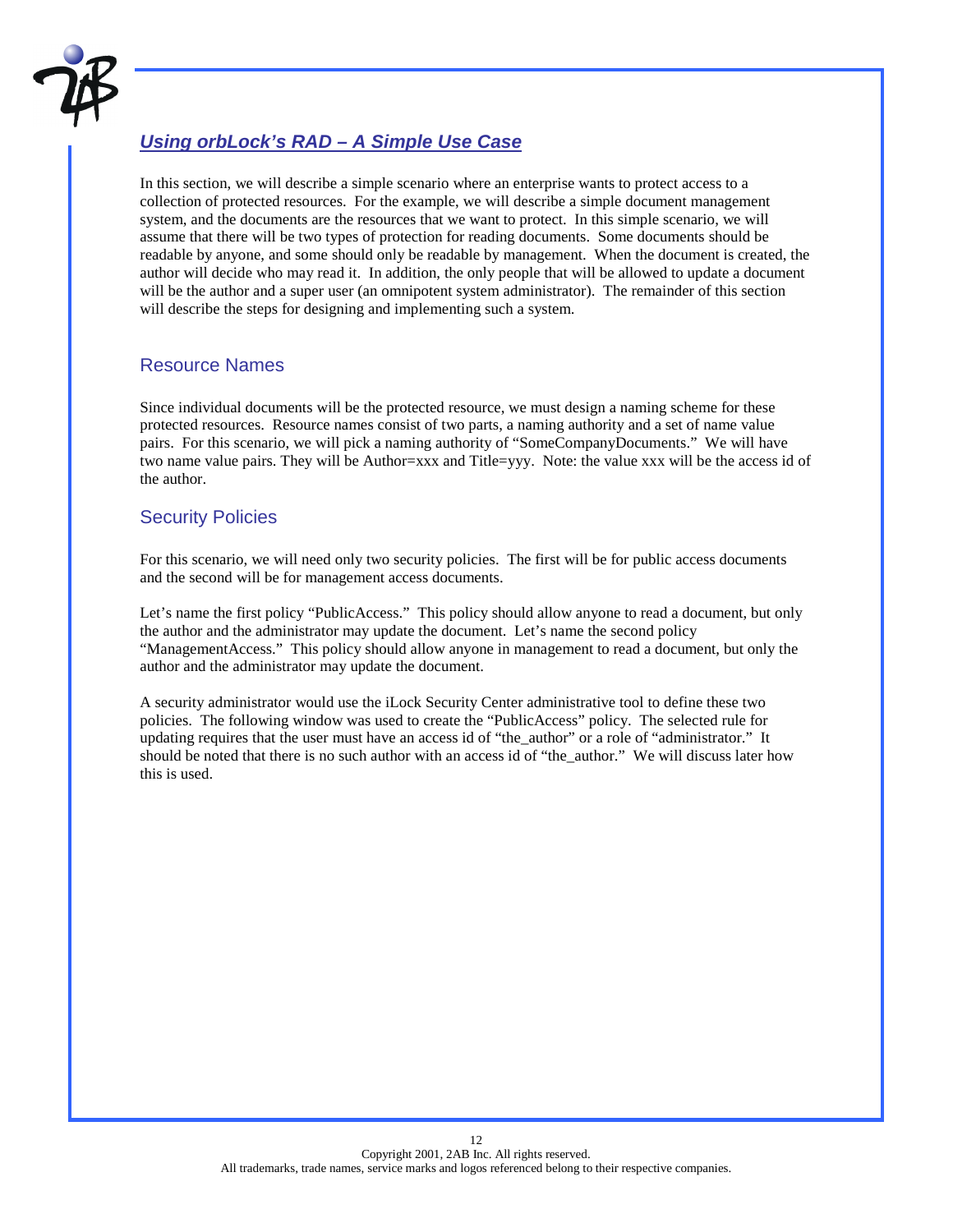| PublicAccess<br>白-read<br>$-Rule 1$<br>白-update<br>Rule 1 | $\blacksquare$<br>$\blacksquare$ | Operation Rule   Time Constraints<br>Rule Type<br>C Required Attributes<br>G Any Matching Attributes<br>C Deny Attributes<br>C Anybody<br>C Nobody | Attributes<br>日-Access ID's<br>-the_author<br>-Groups<br>白-Roles<br>-administrator<br>-Others<br>国 | ᅬ<br>× |
|-----------------------------------------------------------|----------------------------------|----------------------------------------------------------------------------------------------------------------------------------------------------|----------------------------------------------------------------------------------------------------|--------|
|-----------------------------------------------------------|----------------------------------|----------------------------------------------------------------------------------------------------------------------------------------------------|----------------------------------------------------------------------------------------------------|--------|

In a similar manner, the "ManagementAccess" policy will be defined to allow anyone with the role of "management" to read documents, and only the author and the administrator to update documents.

#### Programming the Document Management System

In the development of the document management system, the developers must utilize iLock<sup> $\tau$ M</sup> in two key areas. Our examples here will use the "Java iLock Interface" (JII).

The first area is when documents are created, an associated resource name should be created, and it should be associated with a security policy. This can be accomplished with code such as the following.

**AccessManager am = new AccessManager(); // this is done once in initialization** 

**// this names the PublicAccess policy String [] policies = new String[1]; policies[0] = "PublicAccess";** 

**// this creates the resource name for the new document ResourceComponent [] comps = new ResourceComponent[2]; comps[0] = new ResourceComponent("Author", "bburt"); comps[1] = new ResourceComponent("Title", "Using iLock for Fine-grained Access Control"); Resource res = new Resource("SomeCompanyDocuments", comps);** 

**// this sets the policy for the resource am.setPolicies(res, policies);** 

The second area is when documents are read or updated; iLock should be consulted to get an access decision. This can be accomplished with code such as the following to test for update.

**AccessManager am = new AccessManager(); // this is done once in initialization**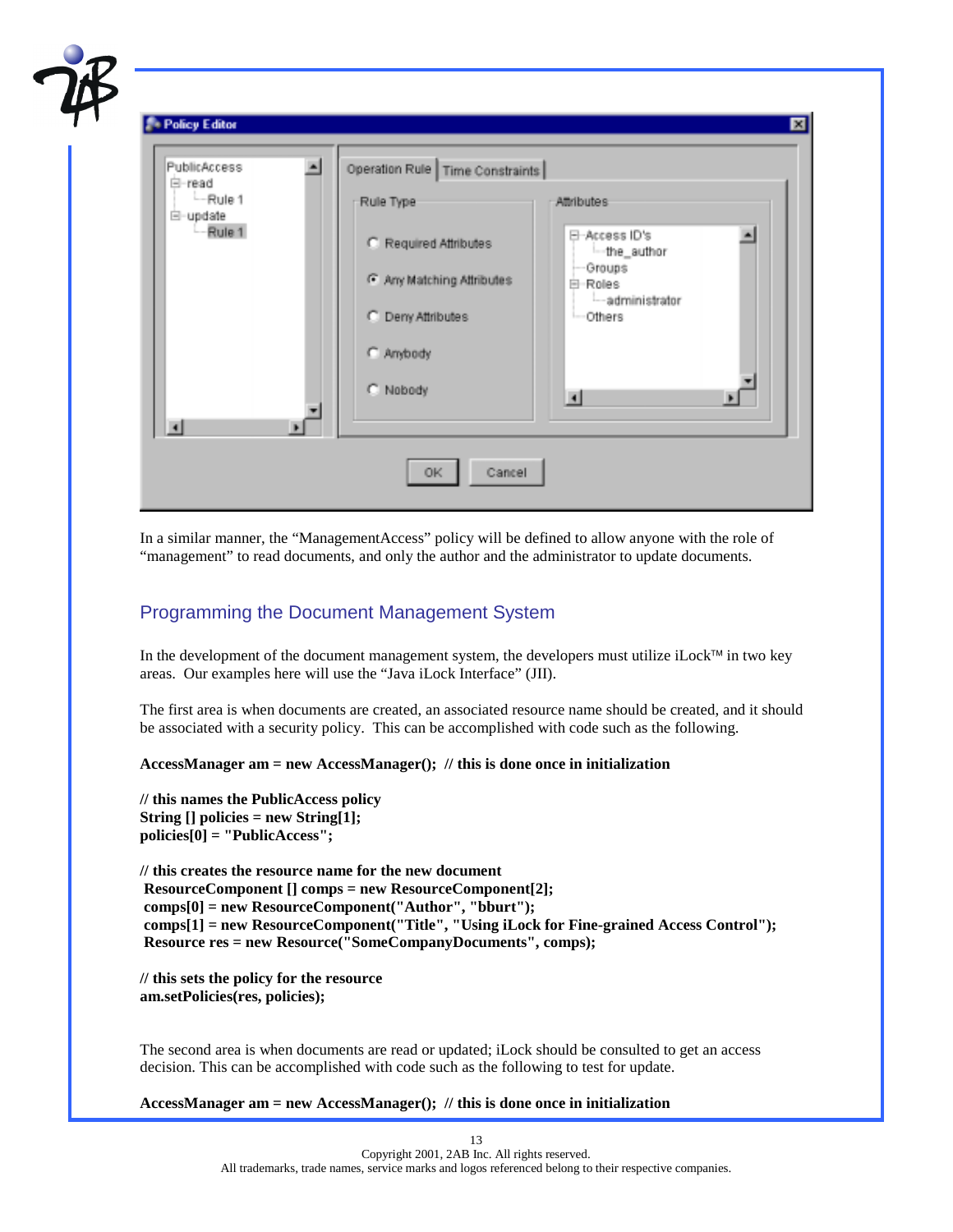

**// this creates the resource name for the document being requested ResourceComponent [] comps = new ResourceComponent[2]; comps[0] = new ResourceComponent("Author", "bburt"); comps[1] = new ResourceComponent("Title", "Using iLock for Fine-grained Access Control"); Resource res = new Resource("SomeCompanyDocuments", comps);** 

**// test for access allowed, notes attributes obtained from a security infrastructure boolean value = am.accessAllowed(res, "update", attributes); if (value == true) { // allow update access to the document** 

**} else {** 

 **// deny update access to the document** 

```
}
```
### Changing Security Policy

Suppose it is decided that the security policy that determines who can update documents should be changed. This merely requires that the iLock Security Center administration tool be used to change the policy. No changes are required of the document management software to change the security policies.

### Dynamic Attribute Service

You may have noted that we have not discussed how the special access id, "the\_author," is used. In the scenario described above, the author's access id is "bburt" and not "the author." This is where a custom dynamic attribute service can be developed. First of all, a new Java class, that we will call DocumentsAtttributeService, will be developed. It will look somewhat like the following:

#### **class DocumentAttributeService implements DynamicAttributeService {**

```
 public SecurityAttribute [] getDynamicAttributes(Resource resource, 
                 String operation, 
                 SecurityAttribute [] input_attributes) {
```
**// The code will examine the resource, extract the author, and determine if the // author's access id is in the input\_attributes. If the author is in the input\_attributes, // the access id of "the\_author" will be added to the array of attributes and returned. // If not, the array of attributes will not be modified** 

 **} }** 

The system can set the dynamic attributes service by executing the following code:

#### **AccessManager am = new AccessManager(); // this is done once in initialization am.setDynamicAttributeService( new DocumentAttributeService());**

The iLock software will consult the "getDynamicAttributes" method each time an access decision is made, and only when the author of the specified resource is using the system will the resource be made available for updating.

By using this technique, we were able to design the system with only two security policies. Otherwise, it might have been necessary to create separate policies for each author.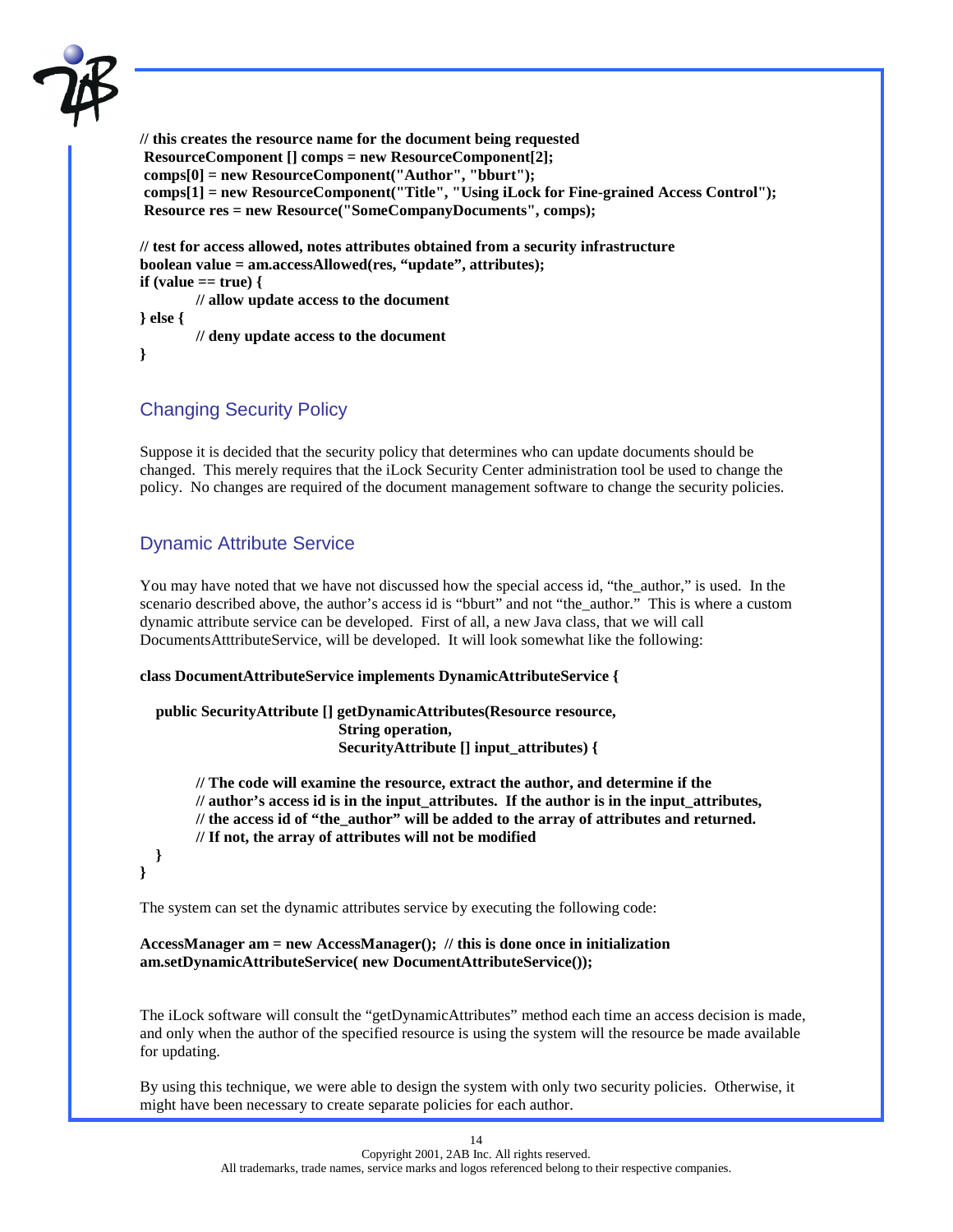

# Testing Security Policies

Security administrators will want a way to test security policies. The iLock Testing Tool provides a convenient method for testing security policies. For example, to test the "PublicAccess" policy described in the previous sections we might use the testing tool as follows:

| Preferences Help<br>Eile<br>Attributes To Use-<br>- Access ID's<br>⊟∽Groups | iLockRad Test Tool - Connected Instance = default<br>Resource Name-<br>Naming Authority: SomeCompanyDocuments |                                                                   |
|-----------------------------------------------------------------------------|---------------------------------------------------------------------------------------------------------------|-------------------------------------------------------------------|
| ⊟—administrator<br>—Roles<br><sup>i</sup> —Others                           | Name<br>Author<br>bburt<br>Title                                                                              | Value<br>Using iLock for Fine-grained Acc<br>$\blacktriangledown$ |
| update<br>Operation                                                         | Access Allowed?<br>Clear Input                                                                                |                                                                   |

Since we have defined a security attribute that has the "administrator" role, access should be allowed.